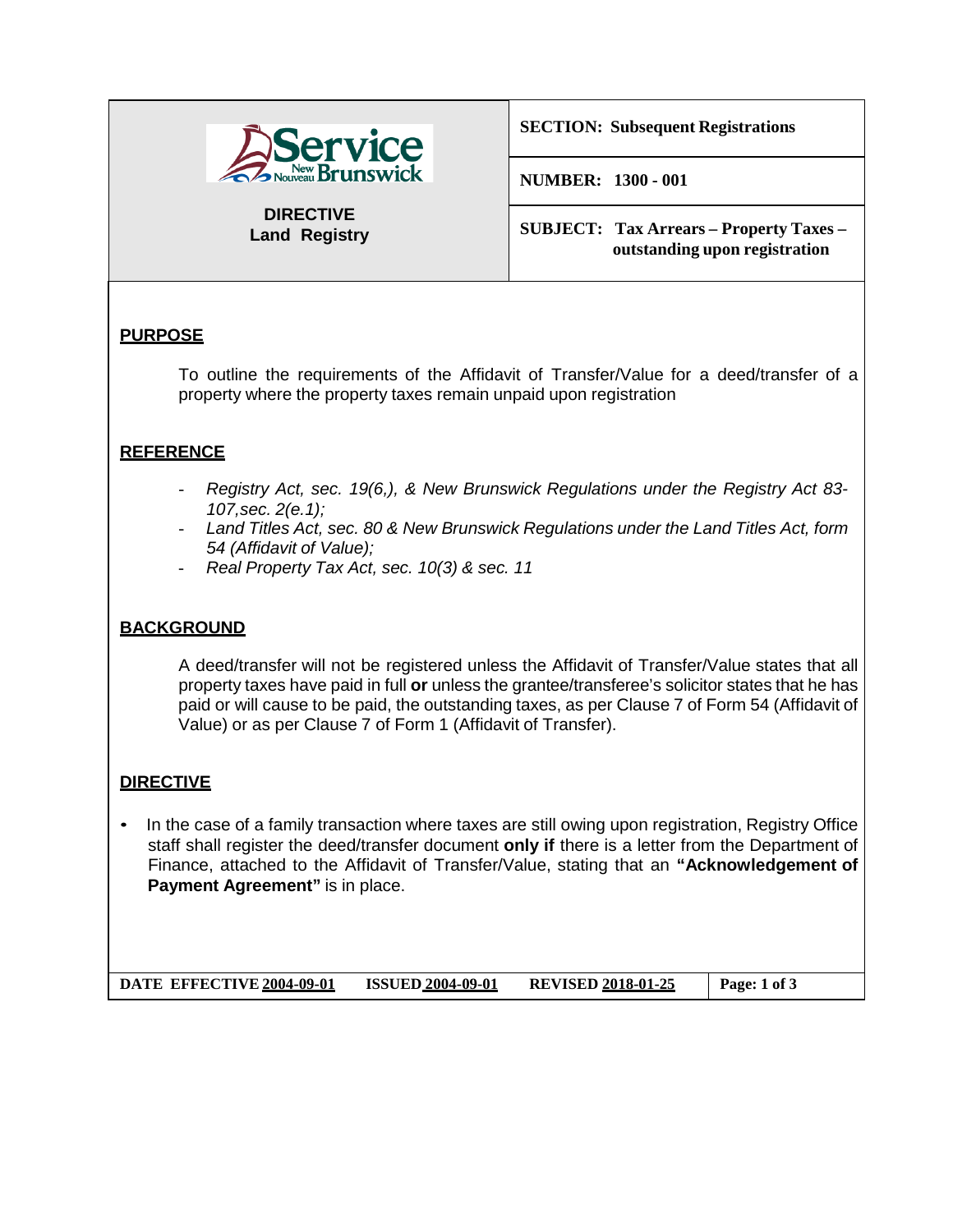

**DIRECTIVE Land Registry** **SECTION: Subsequent Registrations**

**NUMBER: 1300 - 001**

**SUBJECT: Tax Arrears – Property Taxes – outstanding upon registration**

# **DIRECTIVE**

Accordingly, Clause 7 of the Affidavit of Transfer/Value will be substituted to read as follows:

7C. That all outstanding taxes and penalties imposed on the real property under the *Real Property Tax Act* are subject to payment pursuant to an ''Acknowledgement of Payment Agreement'' with the New Brunswick Department of Finance, Account Management Section, a copy of which is hereto attached to this Affidavit and this paragraph, in addition to any consequence for failing to be true, shall constitute my irrevocable undertaking to pay such taxes and penalties in accordance with the said agreement.

• In the case of a transaction involving the appointment of a Trustee in Bankruptcy, where taxes are still owing upon registration but subject to cancellation pursuant to the provisions of the *Bankruptcy Act of Canada*, Clause 7 of the Affidavit of Transfer/Value will be substituted to read as follows:

7B. That outstanding taxes or penalties on the real property under the Real Property Tax Act have not been paid, but I shall without delay cause them to be paid, and this paragraph, in addition to any consequence for failing to be true, shall constitute my irrevocable undertaking to immediately cause them to be paid, upon registration of the Deed accompanying this Affidavit except those subject to cancellation pursuant to the provisions of the *Bankruptcy and Insolvency Act* of Canada as of

□ the end of (the previous calendar year), or

 $\Box$  the date of acquiring title. . The Trustee was appointed by: Receiving Order **Assignment «** attached hereto registered herewith registered as  $#$ **DATE EFFECTIVE 2004-09-01 ISSUED 2004-09-01 REVISED 2018-01-25 Page: 2 of 3**